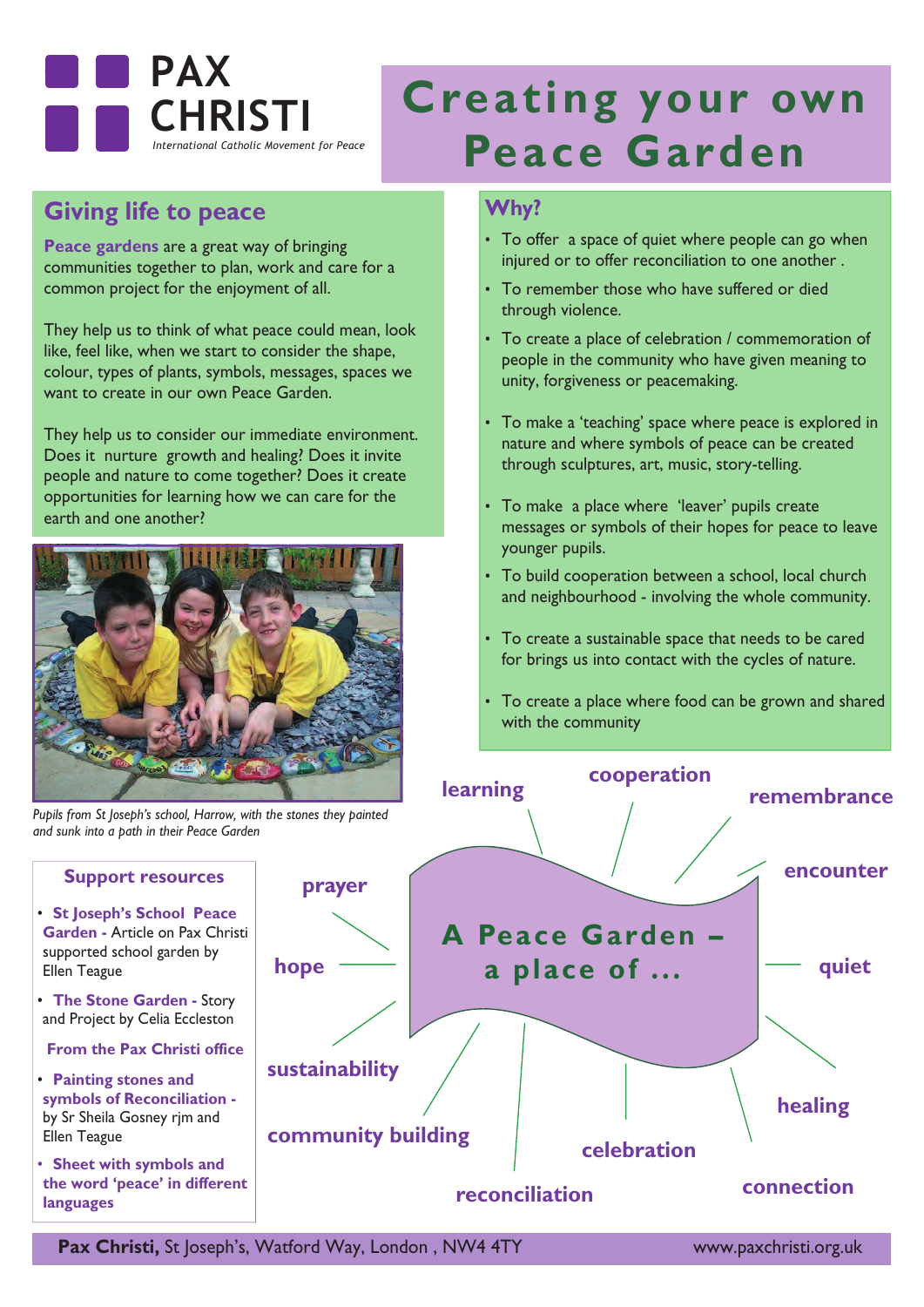## **Getting started - a checklist**

- Who is this project for?
- Who will be involved in making it happen and who will benefit from it?
- √ What is the distinct "peace" message or theme that you want to communicate through this project?
- Is the project linked to an event, anniversary, or incident that might be an annual focus for a gathering?
- How will you ensure the full integration of the peace theme in your garden?
- What space do you have and how do you plan to use it? (*Seeing the space or area from a bird's eye view will help you to think of proportion, shape of paths or flower beds, etc*).
- How will you go about involving people in your school or parish community?
- √ What skills/practical/material/financial resources do you have available… and what do you need to find?
- How will you fund the project? Asking for help and goods in kind? Suitable sponsorship? Grants? (*see below*)

### **Where?**

- On a piece of waste-ground or unused land on a school or parish site.
- In a quad or courtyard of a school or church building. If space is limited it could be a corner garden using tubs, baskets and wall space.
- As a part of an established garden on a school or parish site.

## **Support and help**

**The Association of Gardens Trust**<br> **The Association of Gardens Trust**<br> **AGGT** website. Anyone seeking assistance on garden and landscape education matters should contact Juliet Wilmot, the AGT Schools Education Adviser at The Garden Lodge, Chittoe, Chippenham SN15 2EW phone 01380 850314 email: juliet.wilmot@zeronet.co.uk They also offer a list of possible **funding sources** 

*www.gardenstrusts.org.uk*

**Quiet Garden Trust**aims to "i*nitiate and resource a network of local opportunities for prayer, silence, reflection and the appreciation of beauty* " *www.quietgarden.co.uk/*

**Growing Schoolstase studies of school garden projects** *www.growingschools.org.uk*

**Making a Small Garden**by Geoffrey K. Coombs and Keith Rushforth. Cassell for The Royal Horticultural Society. ISBN 0-304-32042-0



## **Walls, stones and murals…**

The planning and design of a garden is itself a work of art. Pax Christi knows of number of Peace Garden projects that have developed art work as part of the project.

- Stone Garden project. From an experience of bullying Pax Christi member Celia Eccleston created a story where stones that were "thrown" in anger became stones bearing messages of peace. These were then used to create a Stone Garden in an inner-city school. (*Story attached*)
- In two school-related projects the leavers' year spent time considering what peace meant to them. They were asked to paint the message or symbol on stones or large pebbles and these were cemented into a "leavers" path, created within the school peace garden.
- Pax Christi partners in Bethlehem live behind a huge ugly wall. In some places people have tried to make the wall look less frightening by decorating it with lovely paintings. *(See above)*
- St Mellitus parish in London created a peace garden under the war memorial outside the church. Local schools made a mosaic dove and decorated stones for the flower bed. The annual Remembrance Sunday service is held there and the garden reminds everyone that the best way to honour those who die in wars is to work for peace.
- The Peace Pledge Union believe that envisaging a world without violence is an essential step on the journey towards a more peaceful world - for adults and children alike. They have produced a simple guide to painting your own peace mural and suggestions for peace mural themes. This can be downloaded at http://www.ppu.org.uk/mural/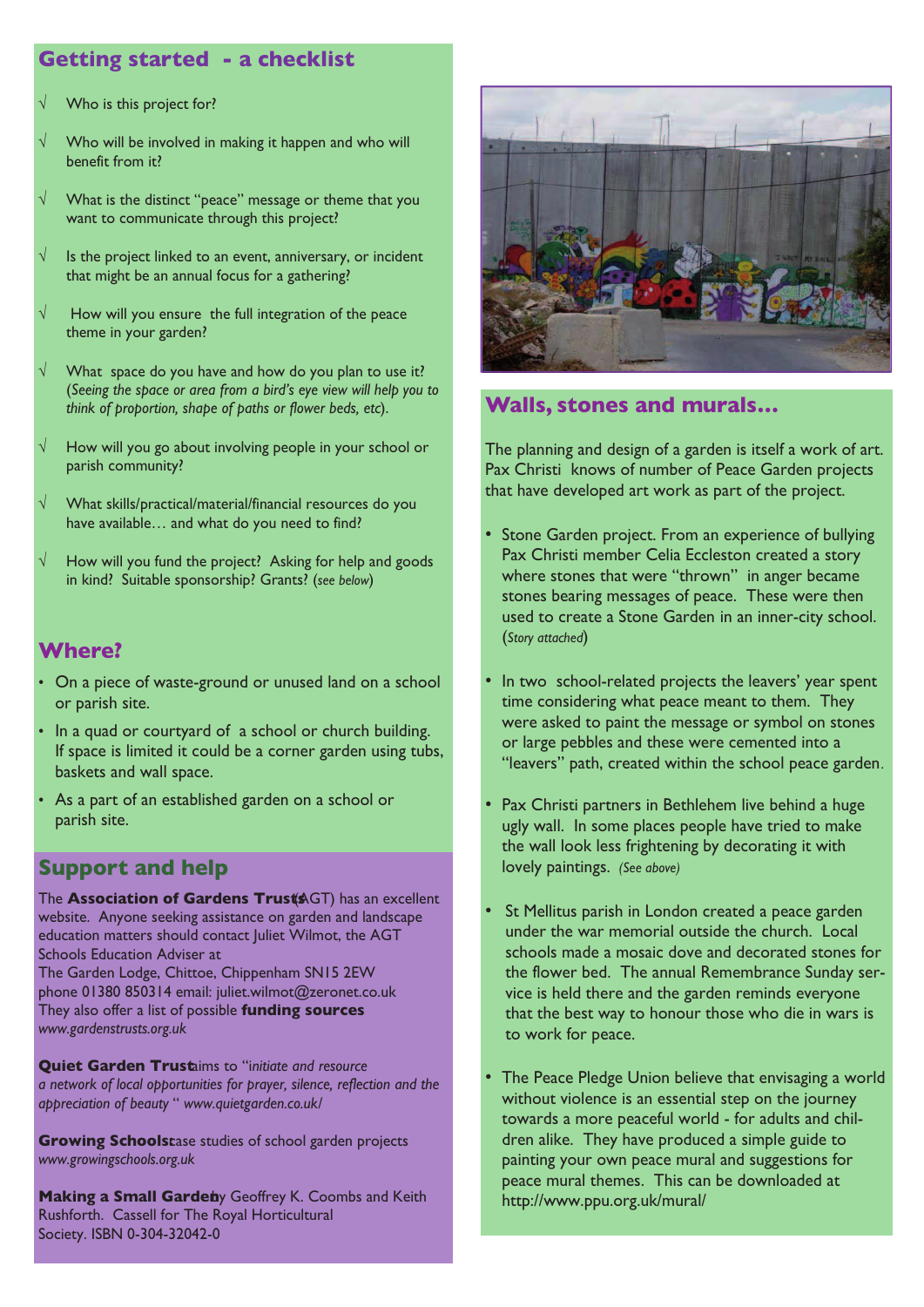## **St Joseph's School Peace Garden** *By Ellen Teague*

The Year 6 leavers of St Joseph's primary school in Harrow were asked to paint stones, illustrating symbols or images of peace. This was to commemorate the UN Decade for a Culture of Peace and Nonviolence for the Children of the World. Images produced by the children, after significant education work and discussion, included white doves (symbols of peace), rainbows (representing the covenant with creation), the cross (Jesus as peacemaker) and the nuclear disarmament logo.

Discussion then arose about a suitable location to accommodate these and the painted stones of future leavers. A neglected area in the school grounds was selected for a "Peace Garden" and a working group of parents and teachers took on responsibility for the project. The Christian Peace Education Fund was amongst the groups that gave financial support. The completed garden was opened on the feast of Corpus Christi, incorporating the painted stones of three years of school leavers. Anne Burke of Pax Christi spoke at the opening.

The peace garden reminds the children of St Joseph's that gardens have a special place in Christian experience. The gardens of Eden and Gethsemane represent turning points for humanity - the work of creation in Eden was completed by the work of redemption in Gethsemane and the garden where Jesus walked after the Resurrection. It reminds children of the spiritual dimension to their lives. Two main areas – the water feature and a millstone – remind them of their Baptism (water) and the Eucharist (bread). The garden also encourages children to reflect on the importance of God's creation and care for the environment.

At the entrance to the garden is a plaque carrying the school prayer. Two stones, embedded in the path that holds the stones from the Year 6 leavers, come from the island of Iona in Scotland and carry Celtic symbols of the Cross and the Trinity. Newly planted trees include a cherry tree - a Japanese peace symbol for the victims of nuclear bombs, and an oak tree - which supports a larger number of different species (up to 284) than any other British tree. An apple tree reminds of the fruitfulness of creation and recalls an old Christmas carol where Jesus is compared to an apple tree. A white peace lily grows at the entrance and buddleia is already attracting the local butterfly population. A large gazebo provides a shaded area, and spiritual and educational opportunities have been enhanced for the children and teachers of the school.

The original idea for producing peace stones came from Pax Christi member, Celia Eccleston of Salford and was used by the Coldfall School in Haringey, London - and it seems that peace gardens are appearing in a number of schools. Another peace garden is in the Bruderhof school in Kent which transformed an area of nettles and tangled stumps into a garden of flower beds, a waterfall and sculptures. Amongst the dark nettles of one tree hang teardrop shaped mirrors and each teardrop has the name of a child who died in the Dunblane shooting. The garden is also shaped like a teardrop with a mass of white flowers. In response to the tragedy on September 11 in New York and Washington, DC, a weeping cherry tree was planted and here the 7 and 8-year-olds take time to admire the beautiful blossoms and recall why the tree was planted.